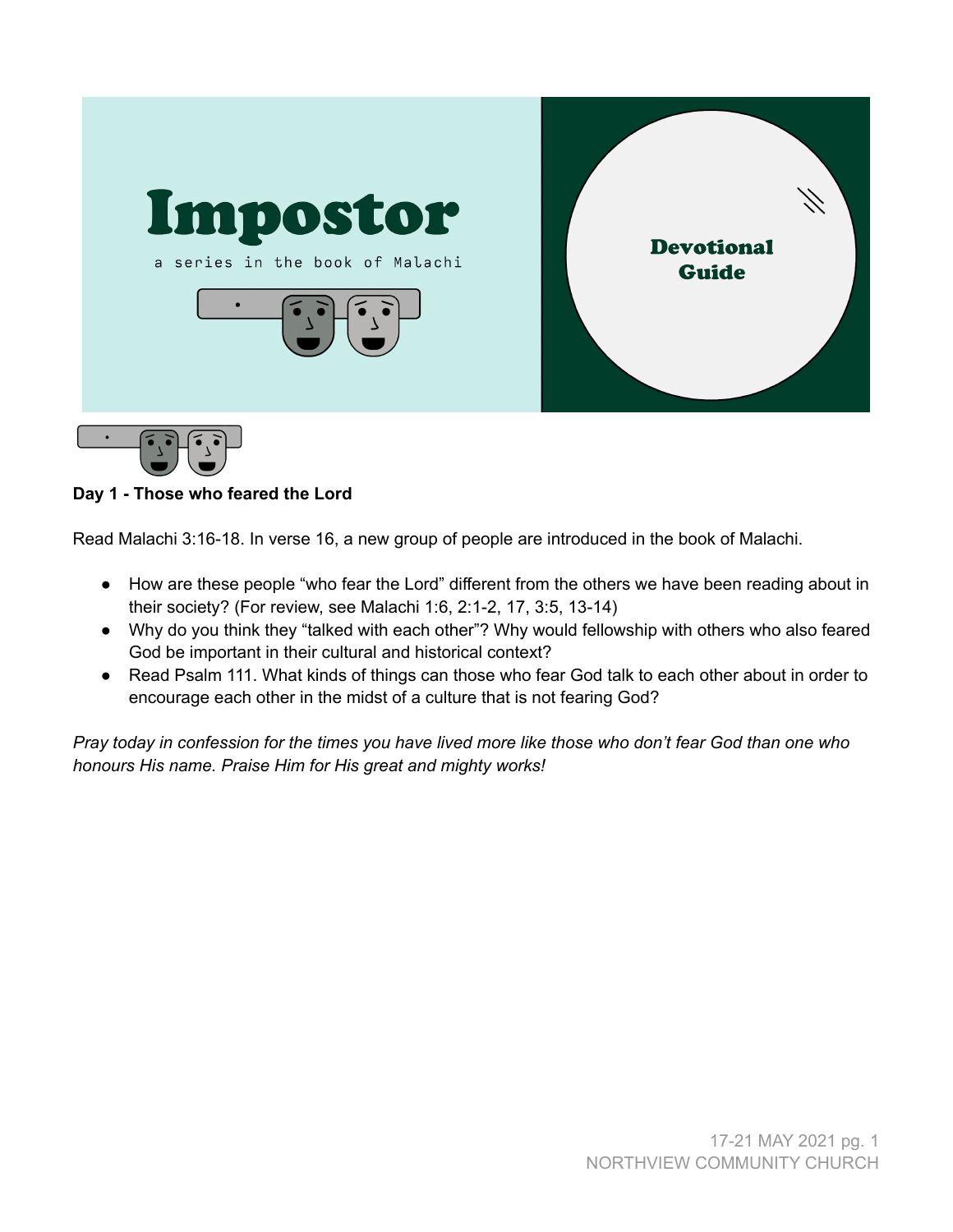

### **Day 2 - Christian Fellowship**

Yesterday we read about those who feared God in Malachi's day and how they talked with each other instead of joining in complaining about God. As Christians we are also told to have fellowship with one another that is centered around Jesus Christ. Read the following passages and note what they teach about Christian fellowship.

- Ephesians 5:15-20.
	- $\circ$  Why do we need to be careful how we live? (v 15-16)
	- How should we speak to one another? (v 18b-20)
- $\bullet$  Hebrews 3:12-14.
	- What is the warning in these verses? What is at stake?
	- What is our responsibility to one another?

*Pray today and thank God that He provides encouragement through the body of Christ. Spend some time in supplication for other believers you know that may need encouragement today.*



#### **Day 3 - The God Who Listens**

Read Malachi 3:16-18.

- What do you learn about God from these verses? What do you observe Him *doing*?
- Scripture is clear that God is attentive to His creation. Read the following passages and note what you learn about the God who listens.
	- Psalm 33:13-19.
		- Where does God watch from? (v 13-14)
		- What does He see? (v 13-15)
		- How is His gaze different for those who fear Him? (v 18-19)
	- Psalm 34:15-17.
		- What is the difference between how God attends to the righteous versus the evil?

Pray today in adoration that God hears you, loves you, and protects you if you are one of those who fear Him and honour His name. Confess ways that you have not trusted Him and looked to other sources for *protection.*